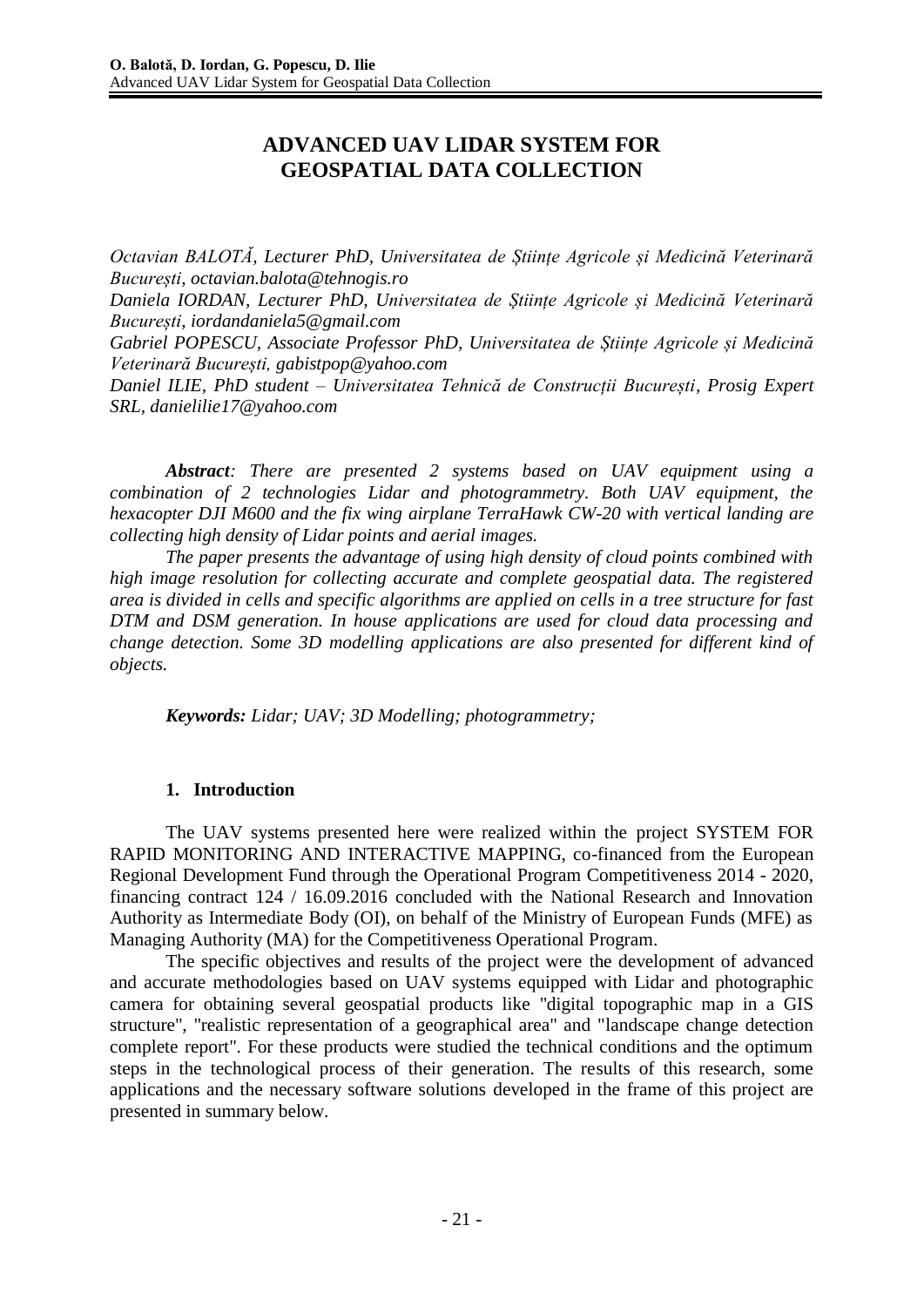#### **2. UAV Systems presentation - technical characteristics and performances**

In this research, 3 UAV systems equipped with Lidar and camera were developed, 2 systems based on hexacopter UAV DJI M600 PRO and the other one based on a fix wing UAV CW-20 with vertical landing (Figure 1). The differences for the 2 hexacopters are only the quality of the Lidar sensor, optical camera and IMU.

The DJI MATRICE M600 PRO drone is a professional drone, being one of the most efficient in terms of flight performance (high stability and transport capacity). The preinstalled arms reduce the time required to prepare the UAV system for flight. The ability of these arms to fold, helps in easy transport but also in speeding up the drone mounting. In addition, the ability of rotor propellers to tighten emphasizes these advantages over other air platform solutions available on the market.

The DJI MATRICE M600 PRO platform is equipped with the latest technologies of DJI, being from this point of view a latest generation product. The platform is equipped with the A3 Pro Flight Controller, radio remote control and iPAD PRO 9.7" tablet, Lightbridge 2 HD transmission system, smart battery charging station and high-performance flight batteries. The system also includes flight control software: one for the iPAD PRO tablet, called DJI GO and one for the computer, for connecting systems of the Drone (Lightbridge, D-RTK, ProLink Model, etc.), called DJI Assistant 2.



Fig. 1. LiDAR systems on DJI M600 PRO and Terrahawk CW-20

The integrated LIDAR systems, was designed for the acquisition of LIDAR data with high accuracy ( $\pm$  5cm RMSE at an average acquisition distance of 100m), supplemented with RGB information for each point. Lidar systems are composed of several subassemblies detailed below:

• System platform, CPU integrator developed by the Phoenix LiDAR Systems for the LIDAR-GPS-IMU assembly, which has the function of correlating in real time the data acquired from all the sensors of the system.

• GPS navigation system: dual frequency RTK-GNSS system, with GPS / GLONASS support. The DJI D-RTK system used for the DJI MATRICE M600 PRO UAV system is partially used. The LiDAR system has its own GPS subassembly composed by two GNSS antennas. This GNSS systems is also used for improving the heading and the alignment of the entire system. This kind of GNSS subsystem is used in correlation with a medium or low accuracy IMU sensor (for example like ADIS sensors). When the system has a precise IMU sensor, it can be used just a single GPS antenna.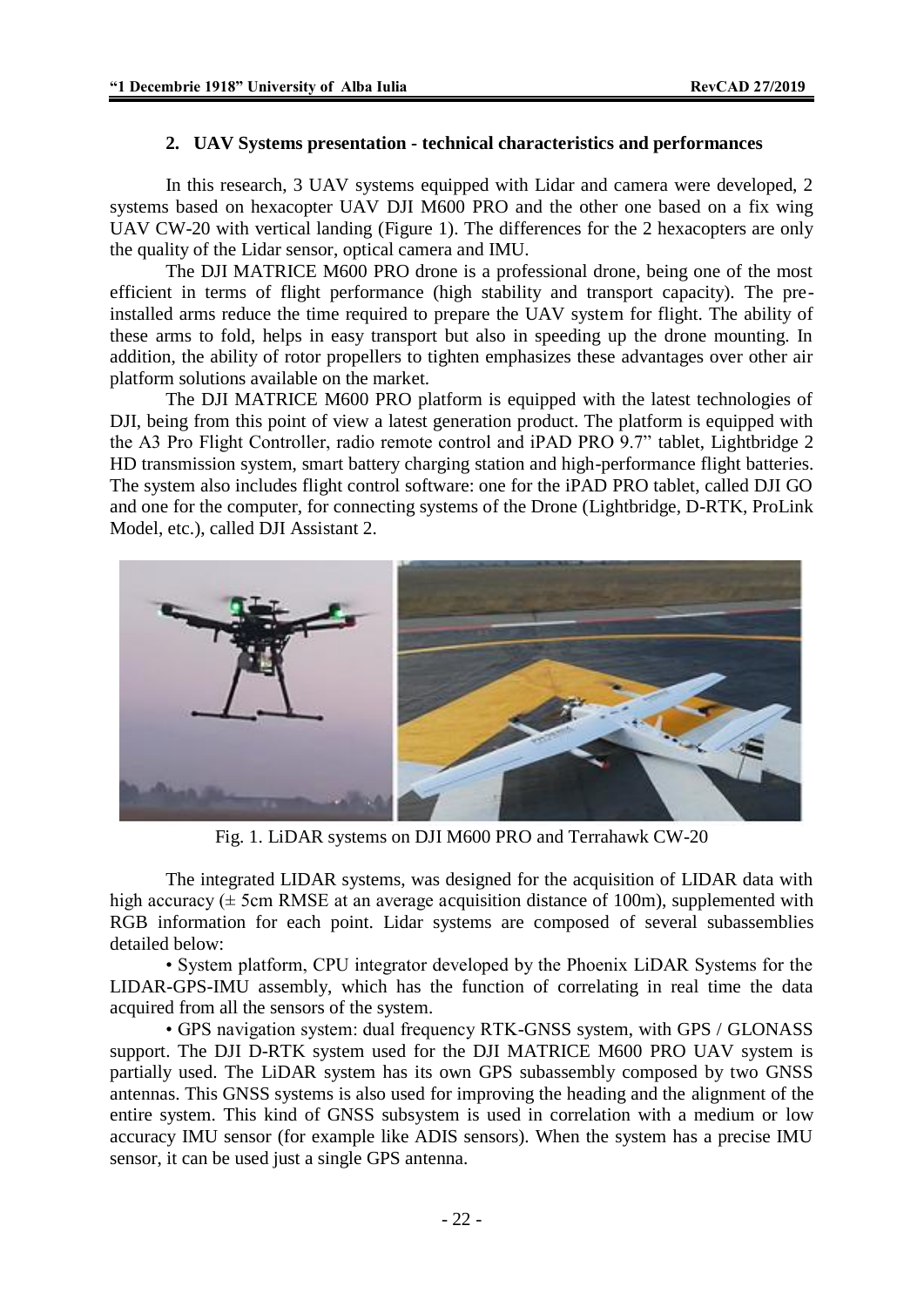• IMU Inertial System - Analog Devices model ADIS 16488 (IMU-14) or STIM (IMU-27), integrated into the system platform (CPU unit)

• VELODYNE VLP-16 PUCK or VELODYNE VLP32C Lidar sensors for acquiring the point cloud.

• PHOTO CAMERA Sony A6000 or Sony A7R II are used to capture RGB colors for each point determined by LIDAR technology. The images thus acquired can also be used for photogrammetric products (photograms, stereo-restitution, orthophoto), if the flight of data retrieval is designed in such way to ensure the necessary coverage of the images (longitudinal, transversal).

Detailed characteristics for all three systems developed are presented in the table 1.

|                              | racio 1. B folcan characteristics and performance. |                                     |                                   |  |  |  |
|------------------------------|----------------------------------------------------|-------------------------------------|-----------------------------------|--|--|--|
| <b>LIDAR SYSTEM</b>          | <b>DJI M600 PRO -</b>                              | <b>DJI M600 PRO -</b>               | <b>Terrahawk CW-20</b>            |  |  |  |
|                              | <b>LIDAR SCOUT 16</b>                              | <b>ULTRASCOUT 32</b>                | <b>T-ULTRA</b>                    |  |  |  |
| <b>Lidar sensor</b>          | Velodyne VLP16 PUCK                                | Velodyne VLP32-C                    | Velodyne VLP32-C                  |  |  |  |
| Lidar range error            | $Max. \pm 30$ mm                                   | $Max. \pm 30$ mm                    | $Max. \pm 30$ mm                  |  |  |  |
| Scan rate                    | 300k pulses/s, 2 returns/                          | 600k pulses/s, 2 returns/           | 600k pulses/s, 2 returns/         |  |  |  |
|                              | pulse (600k points/s)                              | pulse (1.2 mil points/s)            | pulse (1.2 mil points/s)          |  |  |  |
| <b>No. of Laser Planes</b>   | 16                                                 | 32                                  | 32                                |  |  |  |
| <b>Field of view</b>         | 30°vertical                                        | 40°vertical                         | 40° vertical                      |  |  |  |
|                              | 360° horizontal                                    | 360° horizontal                     | 110° horizontal (CW-20)           |  |  |  |
| Range of scanning            | $1.0 - 100$ m                                      | $1.0 - 200$ m                       | $1.0 - 200$ m                     |  |  |  |
| <b>Aerial platform</b>       | DJI M600 PRO,                                      | DJI M600 PRO                        | $CW-20$<br>Terrahawk              |  |  |  |
|                              | Electric engine, 6 Bat.                            | Electric eng., 6 Bat.               | VTOL, mixt engine, 4              |  |  |  |
|                              |                                                    |                                     | bat., thermic engine 60cc         |  |  |  |
| <b>Positioning system</b>    | <b>DJI D-RTK</b>                                   | <b>DJI D-RTK</b>                    | <b>CGS D-RTK</b>                  |  |  |  |
| <b>IMU</b>                   | ADIS 16488 (IMU 14)                                | <b>IMU 27</b>                       | <b>IMU-27</b>                     |  |  |  |
| Weight                       | $9.5$ kg                                           | $9.5$ kg                            | 19 kg (excl. fuel)                |  |  |  |
| Payload                      | $3.5$ kg                                           | $4 \text{ kg}$                      | 6 kg (incl. 4 l fuel)             |  |  |  |
| <b>UAV</b> dimension         | 1668mm x 1518mm<br>$\mathbf{X}$                    | 1668mm x 1518mm x                   | 3200mm x 1800mm x                 |  |  |  |
|                              | 727mm                                              | 727mm                               | 190mm                             |  |  |  |
| <b>Box dimension</b>         | 480mm<br>$525$ mm<br>$\mathbf{x}$<br>$\mathbf{x}$  | $525$ mm<br>x 480mm<br>$\mathbf{x}$ | 2180mm x 560mm x                  |  |  |  |
|                              | 553mm                                              | 553mm                               | $420$ mm                          |  |  |  |
| <b>D-RTK</b> accuracy        | Vertical: $\pm 2$ cm $\pm$ 1ppm,                   | Vertical: $\pm 2$ cm $\pm$ 1ppm,    | Vertical: $\pm 2$ cm $\pm$ 1ppm,  |  |  |  |
|                              | Orizontal: $\pm 1$ cm $\pm 1$ ppm                  | Orizontal: $\pm 1$ cm $\pm 1$ ppm   | Orizontal: $\pm 1$ cm $\pm 1$ ppm |  |  |  |
| <b>Wind resistance</b>       | 8 m/s (28.8 km/h)                                  | 8 m/s (28.8 km/h)                   | $10 \text{ m/s}$ (36.0 km/h)      |  |  |  |
| <b>Speed</b>                 | 18m/s (64.8 km/h)                                  | 18m/s (64.8 km/h)                   | 25m/s-40m/s (144 km/h)            |  |  |  |
| Lidar<br>accuracy            | 55mm RMSE at 40m                                   | 55mm RMSE at 50m                    | 55mm RMSE at 50m                  |  |  |  |
| optimum fly height           | Recommended AGL 50m                                | Recommended AGL 100m                | Recommended AGL 100m              |  |  |  |
| Camera                       | Sony A6000 24 MP                                   | Sony A7R II 42MP                    | Sony A7R II 42MP                  |  |  |  |
| <b>Focal length</b>          | $15 \text{ mm}$                                    | $21$ mm                             | $21$ mm                           |  |  |  |
| <b>Image resolution</b>      | 7.3 cm at 300m fly height                          | 6.4 cm at 300m fly height           | 6.4 cm at 300m fly height         |  |  |  |
| Flight<br>time<br>maxim/     | 40 minutes / 25 minutes                            | 40minutes / 23 minutes              | 3 hours / 2 hours                 |  |  |  |
| with maxim payload           |                                                    |                                     |                                   |  |  |  |
| <b>Productivity / flight</b> | 4-5 ha                                             | 4-5 ha                              | $8 - 11$ Square km                |  |  |  |

Table 1. System characteristics and performances

#### *2.1 LiDAR Systems DJI M600 PRO – Scout 16 and Ultra Scout 32*

The D-RTK Rover system from Figure 2 contains two GPS antennas, capable of receiving signals from satellites, both from the NAVSTAR and GLONASS GPS constellations. In the Asia-Pacific area they are programmed to use the signals from the BEIDOU satellites as well. The D-RTK Rover system also contains a satellite data analysis processor, as well as a radio module for receiving basic corrections (DataLINK PRO 900).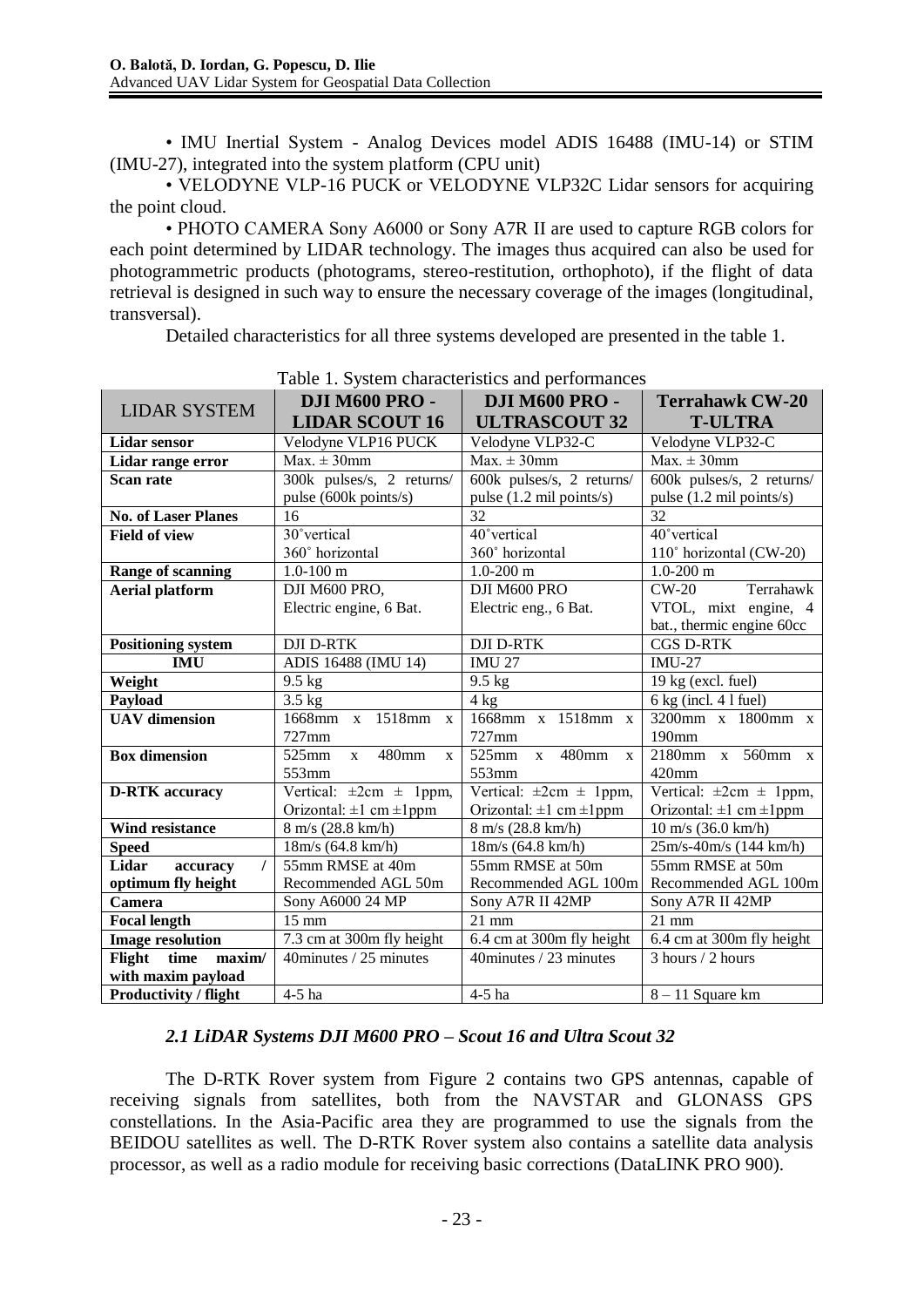

Fig. 2. D-RTK component



Fig. 3. LiDAR-IMU-CPU-Camera

The D-RTK Base system is basically similar to the one installed on the drone, except that only one GPS antenna is required for the base and not two. In addition, the radio module is designed to provide corrections, not receive (Figure 2, right). The power supply in the case of the basic D-RTK module is achieved by connecting it to a DJI TB47S type battery, or a similar battery.

The D-RTK system is used for precise flights, inhibiting the functionality of the A3 Pro flight GPS antennas (only for the 3 smaller GPS antennas to determine the navigation position and the course angle, with a lower accuracy). Thus, the DJI MATRICE M600 PRO drone in this configuration can be used for geodetic applications and for scientific research applications where accuracy is a request. The D-RTK GNSS antennas can also be used for improving the accuracy of the IMU sensor (for example on LiDAR Scout 16 system).

The main subassembly of those subsystems is composed by the LiDAR sensor, CPU, IMU and the optical camera which are integrated as is seen in the Figure number 3.

This subassembly is integrated in a single component. This is an absolute condition to obtain a good accuracy of the measured data. All the components are related to the IMU sensor through the measured offsets and the rotation angles between each coordinate system of each component.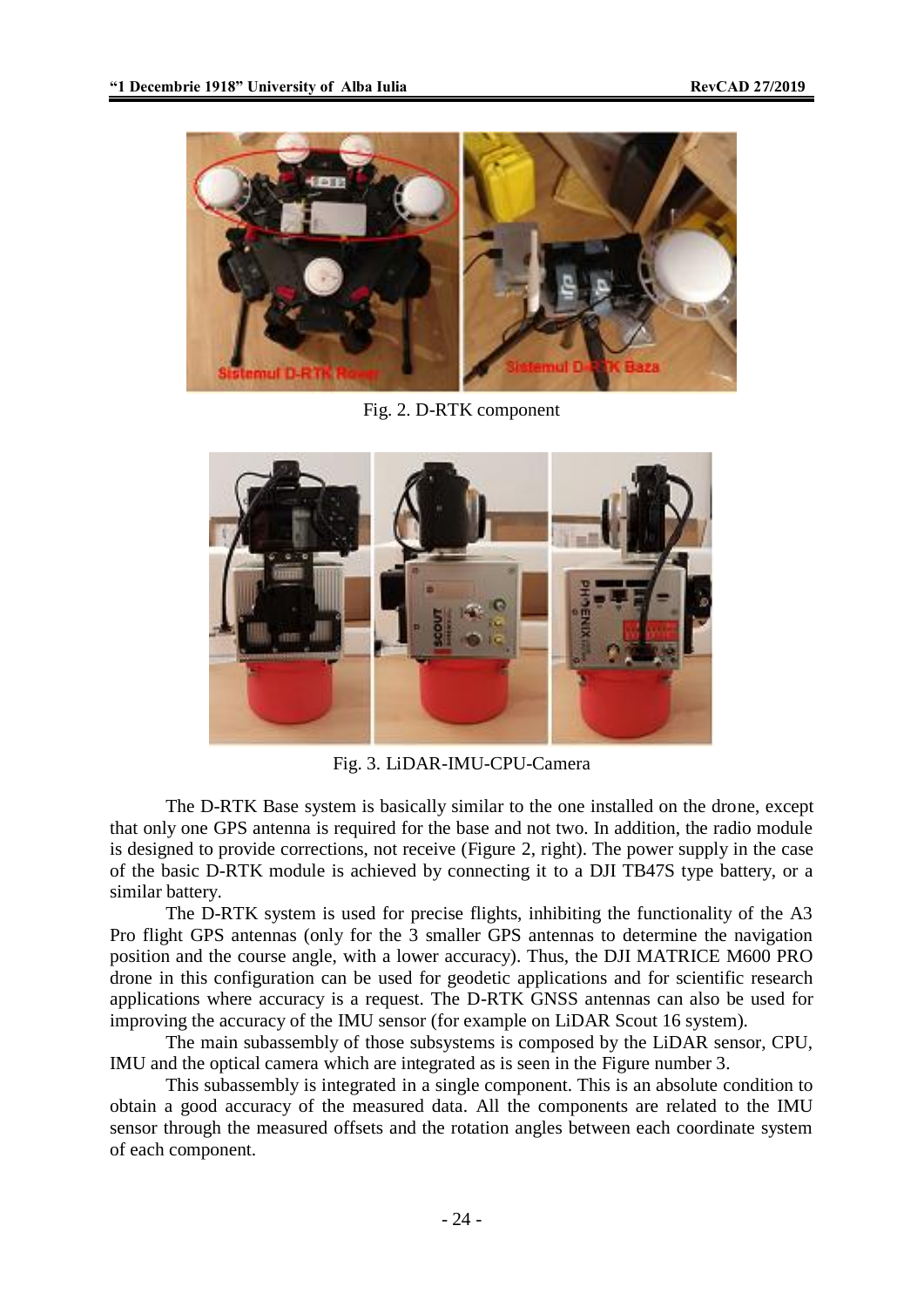## *2.2 Terrahawk CW-20 with optical camera or LiDAR (Ultra Scout 32)*

The Terrahawk CW-20 system can be equipped with one sensor at a time: a DSLR camera (Sony A7R II) or a LiDAR sensor (Velodyne VLP 32c). Because of this reason it is necessary two flights over an area to obtain a cloud point LiDAR with RGB. Even with this inconvenient, the acquisition of a RGB cloud point is much more efficient than hexacopter LiDAR systems.

The function of this system is pretty much the same with the one from DJI M600 PRO system. In figure 4 are presented the main components of this system. The airplane is a VTOL UAV (vertical take-off) with four electrical motors for take-off. This add the advantage of a hexacopter to an airplane and make it more suitable for a lot of missions. Maybe the VTOL is the most important characteristic of CW-20 because it doesn't need any runway. After the airplane climb up about 50 meters, the gas engine is starting, and it goes with high speed (about 100 km/h) on the planned trajectory. Inside the airplane you can easily mount the Camera, which is connected to the airplane autopilot. In this case the IMU of the airplanes the same IMU used by the camera to measure the angle rotations: omega, phi kappa. Also, the system use the same GPS antenna of the airplane for measuring the projection centres of each image captured.



Fig. 4. Components of the Terrahawk CW-20 system

When it is used a LiDAR sensor, this will be mounted inside the fuselage of the airplane using a shock absorber support. The LiDAR sensor come with its own CPU and IMU sensor. The CPU is necessary to compute every single laser measurement in correlation with angles of acquisition, IMU measurement and GPS position. A LiDAR sensor require a more precise IMU sensor, so it can not use the IMU from the airplane. Another reason why it can not be use the airplane sensor is because the IMU must be fixed with the LiDAR sensor to measure the precise movements of this. Concerning the GPS component, in this case, the LiDAR system can use the same GNSS antenna of the airplane.

Another important component is the Ground Control Station GCS 202 (Figure 4, right). This is an integrated GNSS antenna, WiFi modem and radio receiver-transmitter. The role of this component is to assure the connection between the command centre and the airplane. Also, the GCS is used to transmit RTK corrections to the airplane so the airplane would follow the trajectory with a precision of 1 meter. The GCS serve a great role when the airplane has to land. Using the correction provided by the GCS, the airplane can land within a maximum 0.5 meter from the take-off location.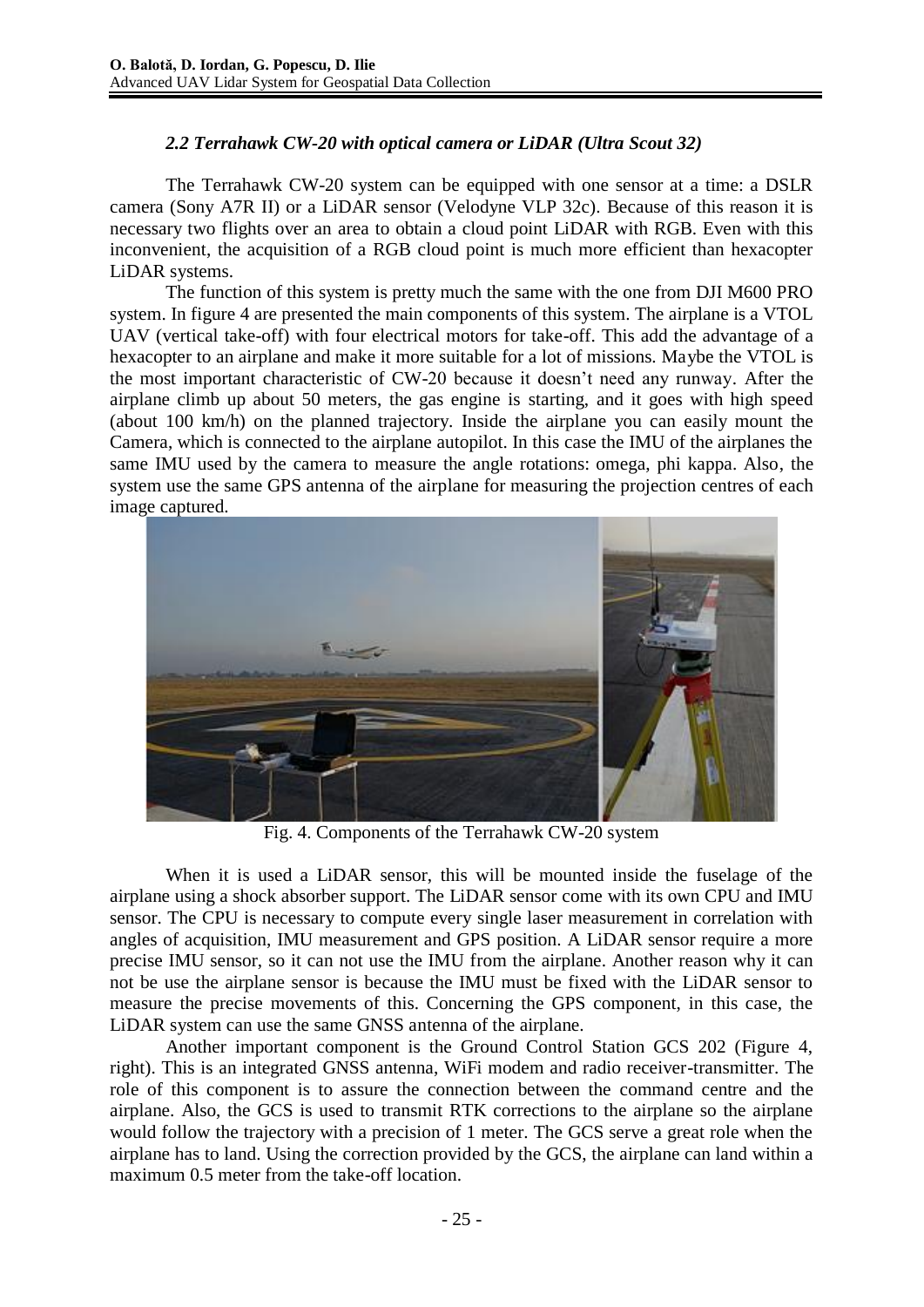The last component is the command centre which is compound by a performant laptop and the CW Commander Software. The software is used to generate the photogrammetric/LiDAR mission, but also for monitoring and command the airplane in emergency situations (Figure 6). The remote radio controller is used just for testing that all the components are working fine (ailerons, rudder, elevators, throttle, etc.).

### **3. Applications**

#### *3.1 Mapping*

One of the main applications tested in this research was the generation of a standard map as it is done using classical measurements with topographic equipment or by classical aerial photogrammetry with large cameras.

First step started with the delimitation of the area to be mapped using the UAV system (figure 5). This was done at the office using Google Earth software. Several measurements were completed to establish details related to the length, width, surface, occupancy of the land, the maximum and minimum height of the objects existing in the area (using street view). trying to identify the possible obstacles that could endanger the fly.

Using the preliminary information, the design of the flight plan for DJI M600 was done in the Mission Planner software (figure 5) and was flight with Fly Litchi software. The flight lines are there designed, the distance between them, the flight height of the DJI drone, the angle of flight, the speed of flight, the working precision, all these parameters were set and then checked on the ground.



Fig. 5. Definition of the working area and planning of the mission

For mapping with CW-20 photogrammetric system it is used just the CW Commander software. CW Commander can calculate the photogrammetric mission very quickly, using almost any camera. To calculate the photogrammetric mission the pilot must parametrize this with the following: the longitudinal and the side coverage, the size of the pixel on the ground (GDS), the ground altitude, the focal length, the size of the optical sensor, the starting point, and the frame of the photogrammetric block. The same software is used for monitoring the parameters of the fight at any moment. This software is presented in figure 6.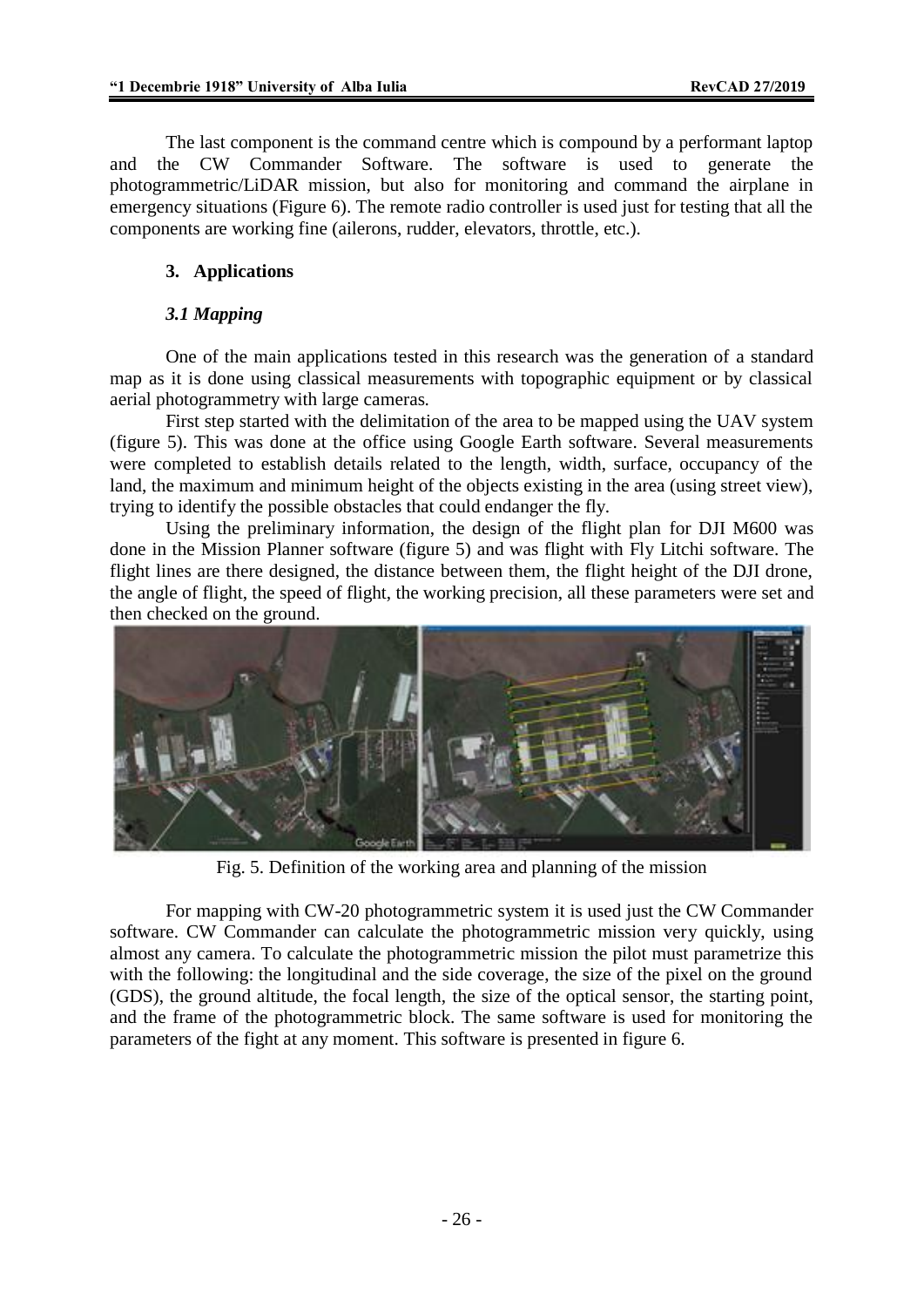

Fig. 6. Flight plan and acquisition of a photogrammetric mission with CW-20

For testing different parameters for fly, three flights were designed from different heights with the DJI M600 VLP 16 LiDAR system (see picture 7).

The first day that flew was when the average temperature was 11ºC, the wind speed was 6km / h, the visibility was 7.6km, the humidity was around 70mmHg. On this first day the flight was made at a flight height of the drone set at 60m, so chosen to have visibility between operators and the drone, but also between the drone and the WIFI long range antenna.

Another flight was made at a flight height of 40m, on a length of 1.6km, with LIDAR and optical data being acquired for objects such as roads, houses, cars, electric poles, high and low vegetation.



Fig. 7. Distribution of flights (left) and an example of the planned mission (right)

The last flight was carried out in the uncoated part of the Pantelimon Hale area. The flight was made at a flight height of 30m, in order to be able to achieve LIDAR points on the power lines, on the roofs of the buildings located in the east of the analysed area, but also on the hall under construction (objects with high reflectance surfaces).

After the data acquisition and post-processing, the trajectory, the final point cloud was obtained. With the self-developed application LIDAR Tools was generate the DTM and also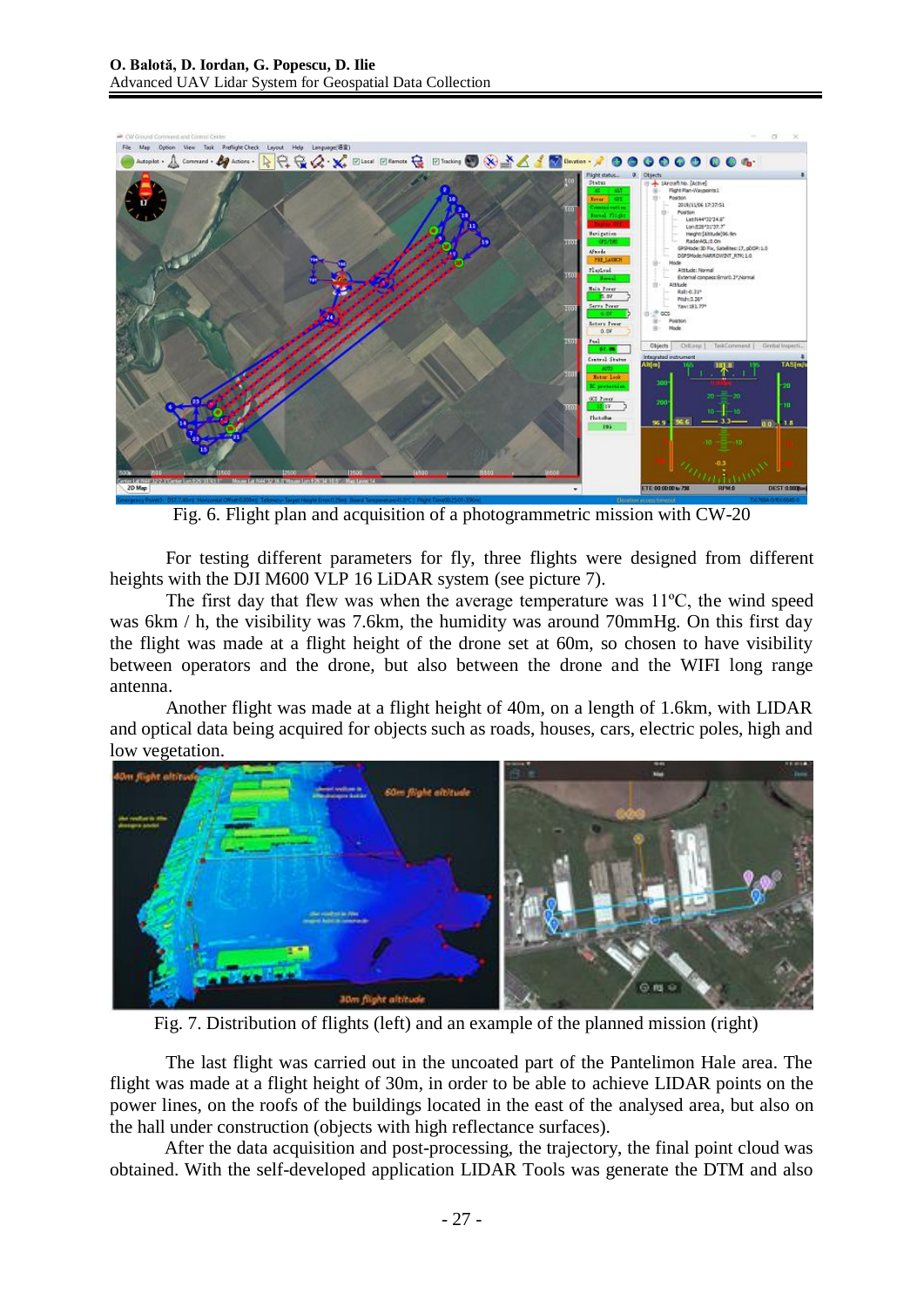the DSM as it is exemplified in Figure 8. Finally, the orthorectified images and the orthophoto were obtained for the entire area (Figure 8).



Fig. 8. DTM and DSM from LiDAR point clouds and the generated ortophotoplane

Another mapping product obtained from the UAV LiDAR Optical system was the GIS topographical map. The contour levels was generated on the DTM 3D model. The vectorisation of the entities was done using the orthophotoplane, but also the LiDAR point cloud. All the objects was completed with other geo-structural information in a GIS database. The final result can be seen in Figure 9.



Fig. 9. GIS topographical maps derived from Lidar scanning

## *3.2 Virtual 3D Modelling*

Three-dimensional modelling of the LiDAR point clouds can be made in a classical way (without colours) or in an innovative way (with RGB information). The differences can be observed in the examples from Figure 10.

The main feature of the new concept of 3D modelling is that for every LIDAR point in the whole points cloud we have the RGB information. This feature allows the user to obtain a product that manages to reproduce reality as effectively and naturally as possible.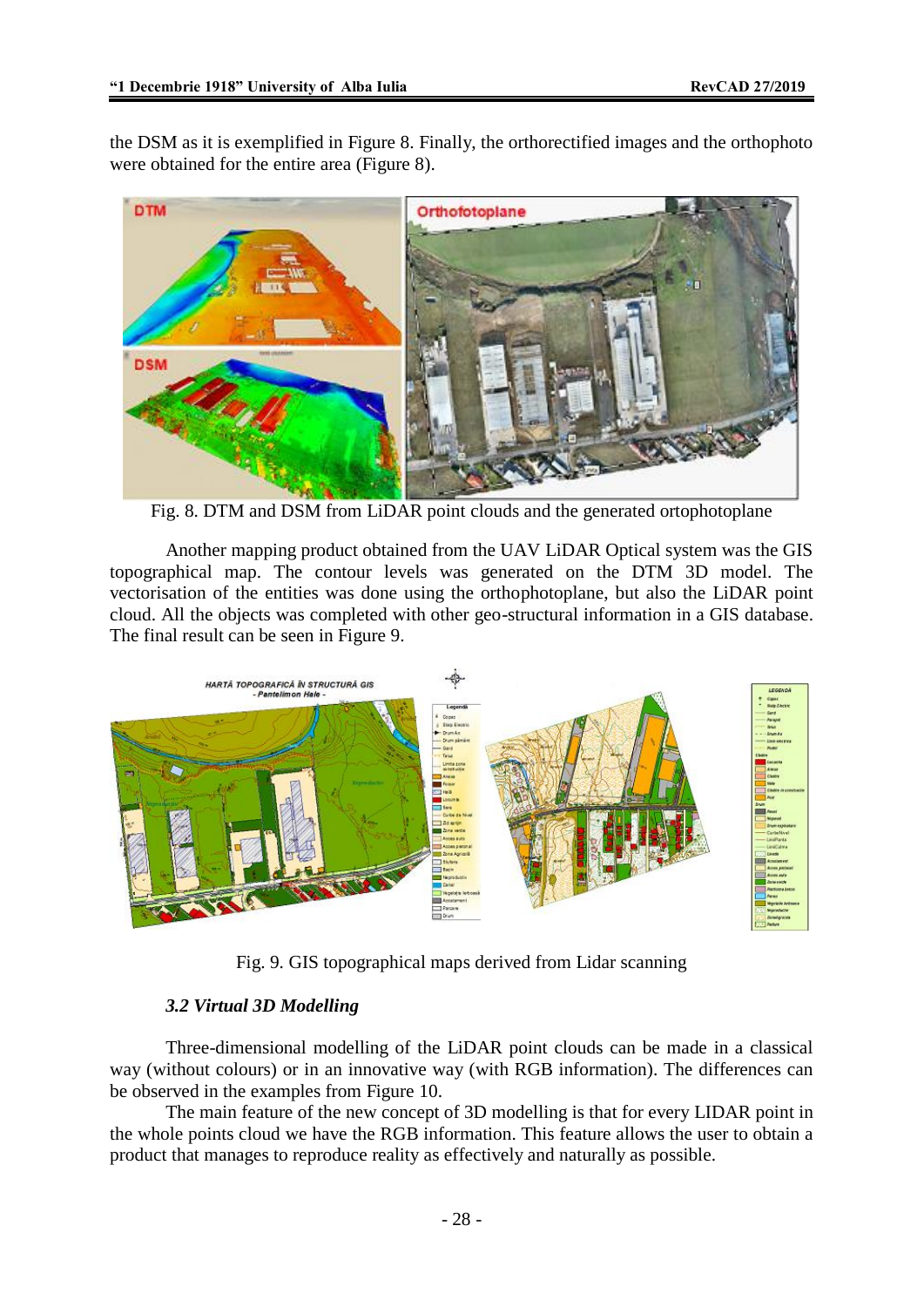Another particularity by which the product becomes special is, that this way of obtaining the realistic virtual model allows the realization of various types of measurements on the virtual image, determinations that reflect the real values in the field.



Fig. 10. Virtual 3D modelling without or with RGB information

We develop a web application called Potree-Prosig which is used for 3D modelling of the LiDAR point clouds. The software renders a 3D modelling without making any mesh surface. The principle of this modelling is simple: for every point it is used splats until it meet the next neighbour points. Another 3D representation it is exemplified in Figure 11.



Fig. 11. Virtual 3D modelling using HQ Splats interpolation (Potree-Prosig)

The presented product, the realistic representation of a geographical area, is obtained with an internal accuracy of  $5 \div 10$ cm (depending on the flight height of the LIDAR system).

## *3.3 Change detection*

The report on the identification and quantification of landscape change detection (Figure 12) is a new product that seeks to help the user with some comparative information, all centralized and presented as descriptive as possible. These are results obtained from the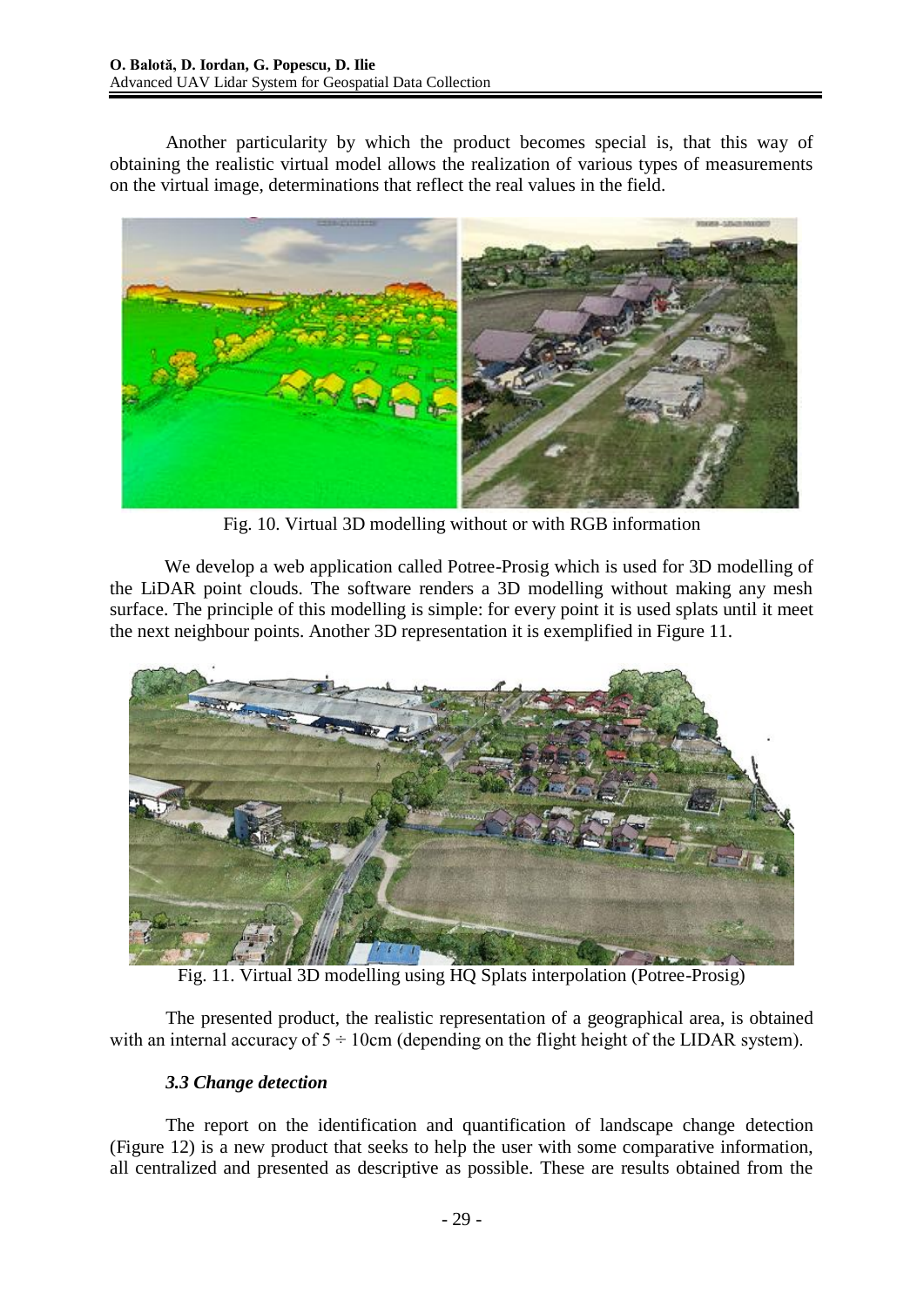comparative analyses, performed on the two sets of data, obtained at different times, on an area that is subject to monitoring.

The results that are presented as a new product (report on the identification and quantification of landscape changes), are given for each thematic class: land (dry or water), construction (housing, civil or industrial objectives – see Figure 12), elements of over-ground infrastructure (roads, bridges, railways, electric lines), hydrotechnical installations (dams, shore, consolidations), vegetation (low, medium, high) - depending on the elements identified in the analysed area.

The product is provided in a digital format, delivered by electronic means and contains structured information. The report on the identification and quantification of landscape changes is useful in various areas, but the most obvious are those disasters that cause landscape changes. The report can be successfully used in the event of floods, landslides, even earthquakes. In all these situations, the applicant for the report must provide the service provider descriptive information about affected geographical area. They will be used as auxiliary data measurements taken in step T0 (the reference stage).



| <b>Phase</b> | Number of<br>compared points | Number of identified<br>changes                                                   | <b>Observations</b>                                                 | <b>Conclusions</b>                   |
|--------------|------------------------------|-----------------------------------------------------------------------------------|---------------------------------------------------------------------|--------------------------------------|
| $T_0$        | 73 437 215                   | - 5 new buildings.<br>- 0 demolished buildings.<br>- 11 new annexes or extensions | 5 new buildings, consisting of up<br>to 3.6 meters. The differences | The new buildings<br>are houses or a |
| Т.           | 73 585 762                   | of existing buildings.<br>- 1 demolished annex.                                   | found in the annexed<br>constructions are not high.                 | new floor of a<br>building.          |

Fig. 12. Results of the PROSIG application Lidar Tools, Change detection function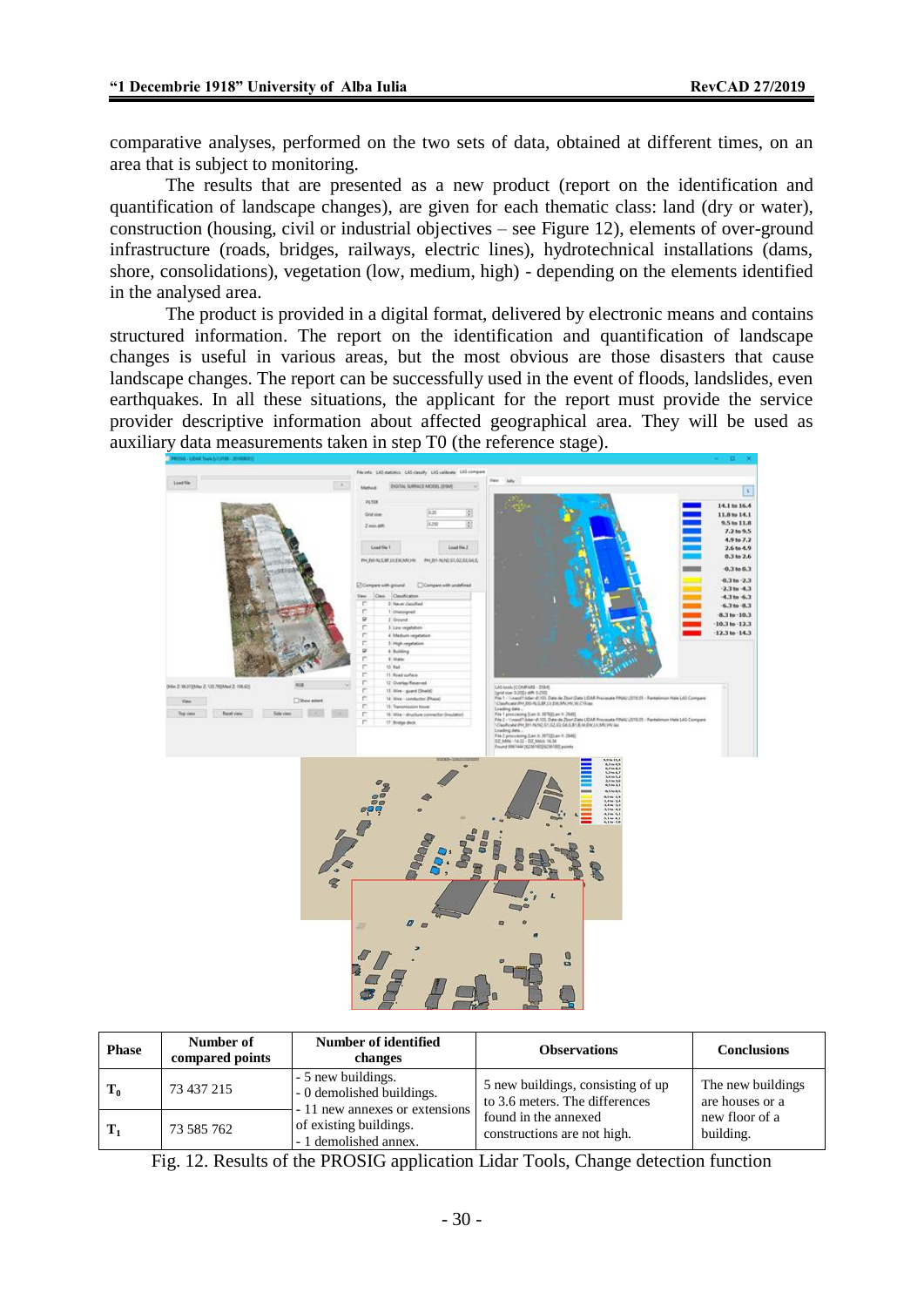Obtaining this product is based on the principle of identifying and quantifying landscape changes using LIDAR points clouds (or photogrammetric point clouds – tie points generated on images). The method can be successfully applied on classified or unclassified points cloud. In order to achieve high precision results, at least the noise and ground points must be extracted from both data sets.

To achieve this report, we used the self-developed application LIDAR Tools. This it is also used for LiDAR data processing. For viewing, analysing, and quantifying landscape changes we used the Potree-Prosig web application, also a self-developed application.

The presented report on identifying and quantifying the landscape changes, is obtained with an internal accuracy of  $5 \div 10$  cm (depending on the flight height of the LIDAR system) and an absolute accuracy of  $10 \div 15$  cm. The points cloud density, which are used to prepare this report, can be parameterized by the operator.

#### **4. Conclusions**

It is necessary here to underline the importance of the new developed photogrammetric and lidar technology based on drones. This kind of systems makes it affordable the use of lidar and photogrammetric technologies to small areas, inaccessible areas with classical topographic equipment. Also, this kind of approach allow the user to model different kind of objects at an accuracy not accessible with the manned planes. On the other hand, for small areas in accidental areas the hexacopter can be easier used. The fix wing system is not adapted for mountain areas with high differences in altitude. This system is recommended to be used on areas with slow altitude differences that the aircraft can track at an average altitude.

Another conclusion is the high efficiency of a VTOL UAV in a photogrammetric mission (Figure 13), but also in a LiDAR mission. Thus, in case of needing a 3D accurate realistic modelling, a scanning realised with CW-20 is not well suitable. In this case, we recommend a hexacopter for better and complete results because of the lower speed.

Concerning the LiDAR accuracy, it is obligatory to emphasize the importance of a precise IMU sensor.



Fig. 13. One photogrammetric mission of 15 square km